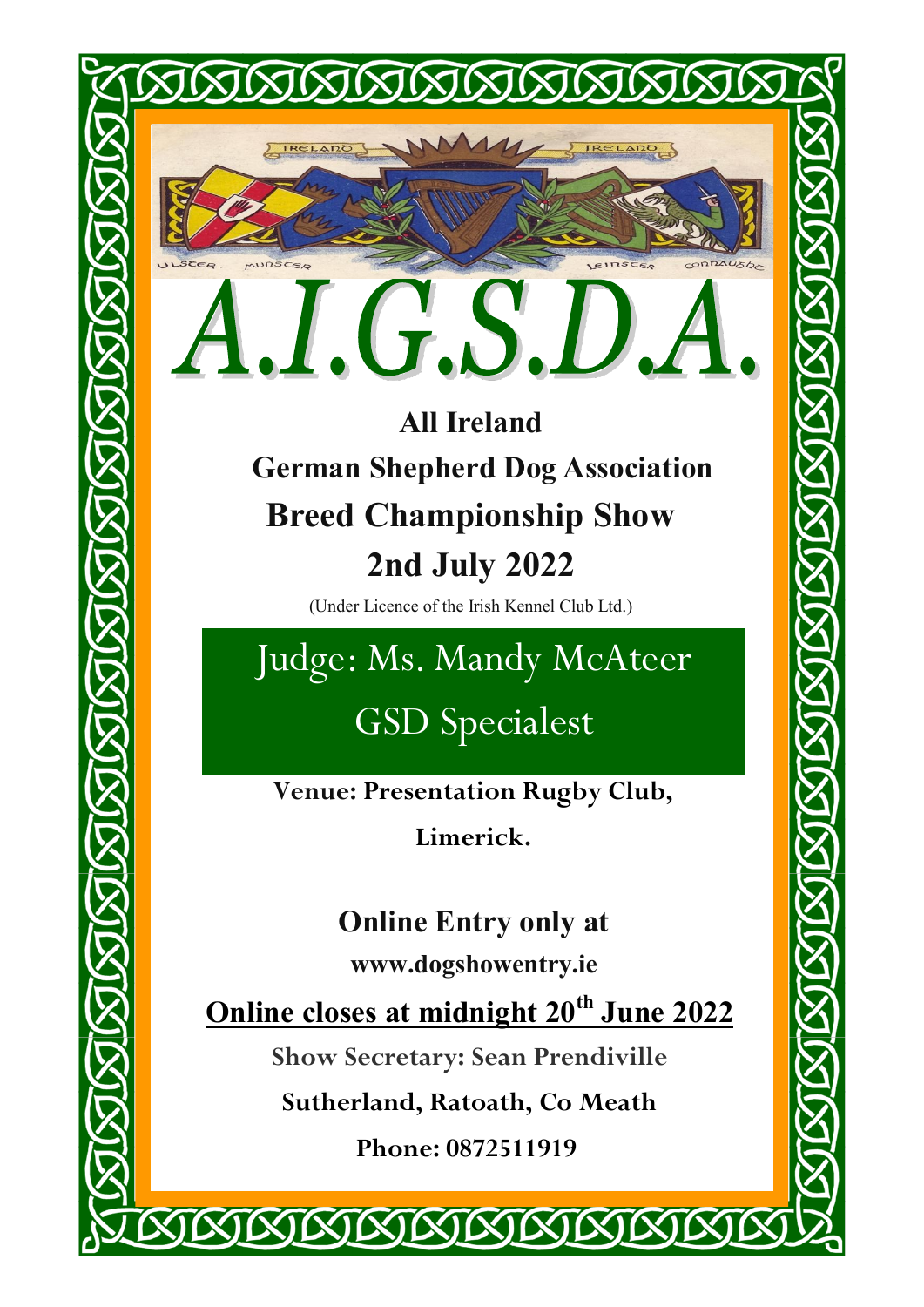## **All Ireland German Shepherd Dog Association Officers and Committee**

| Committee: Carina McNamee Wrafter, Stephen Ruigrok, Jayne<br>Cullen, Natalie Behan, Kristina Adomoniene. |  |
|----------------------------------------------------------------------------------------------------------|--|

## **Guarantors to The Irish Kennel Club Ltd.**

Pierce Perkins, Sean Prendiville, Gerry Fox, Carina

## **Show Secretary**

**Mr. Sean Prendiville**

## **FEES**

| <b>Entry Fee</b>                                | €25.00 First dog                |  |
|-------------------------------------------------|---------------------------------|--|
| Unlimited entries from same owner $\epsilon$ 40 |                                 |  |
| Catalogues                                      | $\epsilon$ 5.00 or Members Free |  |
| Catalogue adverts €20.00 Full page.             |                                 |  |
| Sponsorship                                     | €20.00 per class.               |  |

**www.dogshowentry.ie**

 **Judging starts 10.30am sharp**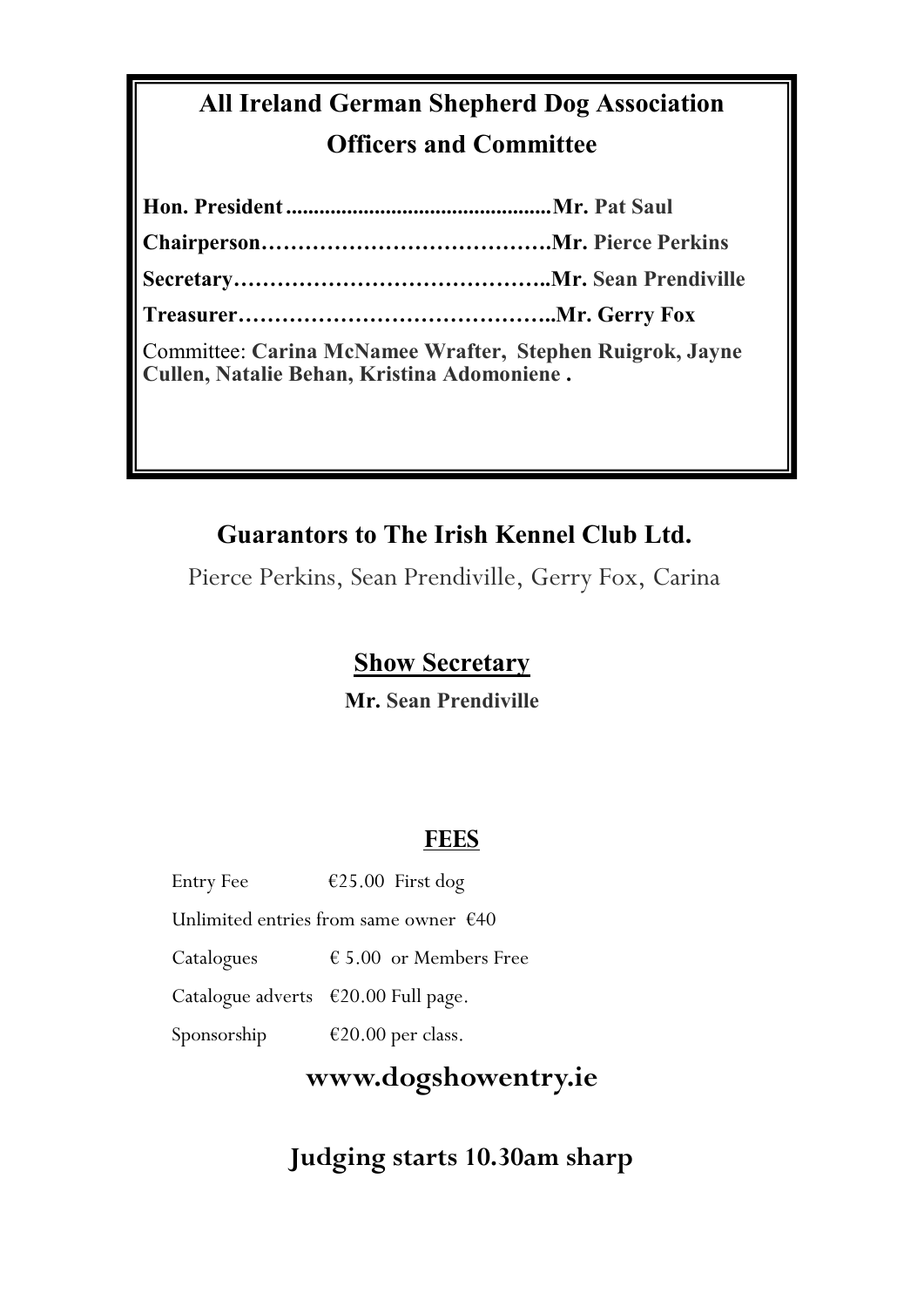## **OUR JUDGE**

Mandy McAteer, Hundark GSDs was established originally in 1982 by my mum and her kennel partner and although I was involved with the breeding, showing etc of the dogs I was a bit young to be on the affix at that time. However in later years to come I joined the affix and in January 2018 became the sole owner of the affix Hundark.

Over my life in dogs I've bred, shown, handled, photographed and judged both at open and championship show levels. I currently support the training and management of 2 breed clubs in Scotland and I am an office bearer for 2 local breed clubs aswell as holding an official role for 2 of our UK regional groups.

As I mentioned earlier I handle dogs at shows and training. I have done this since I was very young, learning with some really challenging dogs when I was young but that's what helps make you a strong and capable handler later in life. I've won top awards with my own dogs and handled some very nice dogs in the UK who have won top awards and it was good to be back doing that last year after covid, winning 2 Kennel Club reserve challenge certificates with a beautiful female who should easily take her title.

I'm a keen self taught photographer and have had the pleasure of capturing some special

moments for owners and been privileged to have some of them published in Our Dogs magazine aswell as being used in various Arden Grange publications of a very beautiful photo of Champion Kassieger Renata.

Judging is something I love doing, my first appointment was back in 2010 at AIGSD in Southern Ireland, an entry of 129 dogs, which for a breed open show in Ireland was a great entry. Since then I have judged a mixture of Open breed, championship breed and championship all breed shows aswell as judging puppies at the BRG regional events. Recently just returned from judging in Australia which was an amazing experience, classes in 23 open females, to judge that was something else.

At home I have 5 beautiful GSDs who I spent every spare minute I have with making sure they have a great fun filled life and a very supportive husband who is taking care of my dogs whilst over here judging. I am very much looking forward to judging at the forthcoming events and very honoured to have been asked. I wish everyone the very best and hope you enjoy your day.



## **Judging starts 10.30am sharp**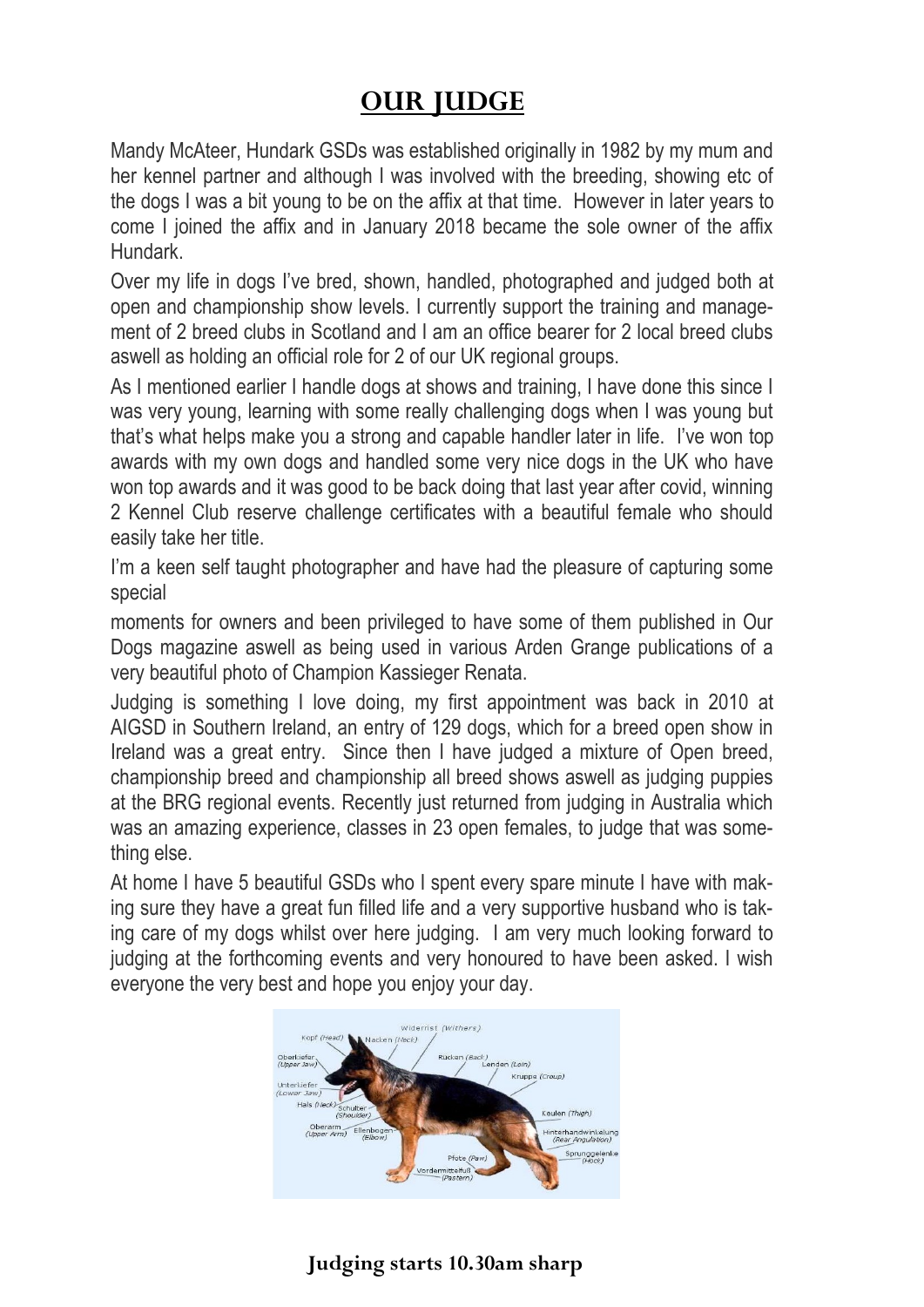## **Show Rules, Regulations & Instructions to Exhibitors**

- 1. The show will be held under the rules of the Irish Kennel Club Ltd. A copy of the rules will be posted in the office of the secretary on the day of the show. A 'Dog' in the following rules shall be deemed to mean both sexes.
- 2. **Venue:** The show will be held in the Presentation Rugby Club, Limerick
- **3. Date:** Show will be held on 2nd July 2022.
- **4. Entry Fees:** €25.00 1st dog regardless of number of classes entered. €10.00 for second dog & €40.00 for unlimited entries. **Online closes at midnight 20th June**

#### **Class sponsorship @ €20 and carpark prepaid @ €5.**

- **5. Entry Forms:** The catalogue will be compiled from the entry forms submitted by the exhibitors, and while every endeavour will be made to have the forms correctly interpreted, the All Ireland German Shepherd Dog Association cannot accept responsibility for mistakes which may bring exhibitors within the purview of the Irish Kennel Club Ltd., Rule 15, Section 1.
- **6. Rejection of Entries:** The Committee reserve the right to reject any entry, advertisement or any other insertion in the catalogue or the allocation of stand space at the show.
- **7. Ineligible Entries:** A transfer of an incorrect entry as to sex may be allowed by the secretary prior to commencement of judging and a dog entered in a class for which it is not eligible may be transferred to the next appropriate age class but in no other respects.
- **8. Registrations:** All dogs entered for competition or otherwise must be registered or transferred at The Irish Kennel Club Ltd.
- **9. Prizes:** Trophies will be awarded 1st to 3rd in all classes. Rosettes will be awarded 1st—4th place in all classes.
- **10. Prizes Withheld:** The judge shall be empowered to withhold any prize, prizes or awards if in their opinion the exhibits are not of sufficient merit.
- **11. Exhibits not sent:** Persons entering an exhibit or exhibits and failing to send them for exhibition or should their exhibit be rejected by the veterinary surgeon, will forfeit the entrance fees paid.
- **12. Veterinary Examination:** Any veterinary surgeon acting with the authority of the show committee may have any dog removed from the show if a) suspected cause of infection or contagious disease; b) totally blind or deaf; c) castrated; d) vicious or savage disposition. If requested by the show secretary, the veterinary surgeon shall give such order in writing , together with the reason for it.
- **13. Closing of Show:** All exhibits must be removed by the person in charge or by their owners, not later than 1 hour after completion of the judging.
- **14. Judges:** If circumstances arise preventing the selected judge keeping her appointment, the committee reserve the right to employ another judge. The right is reserved to the show committee to change the judge, if it is considered such a change would be in the best interests of the show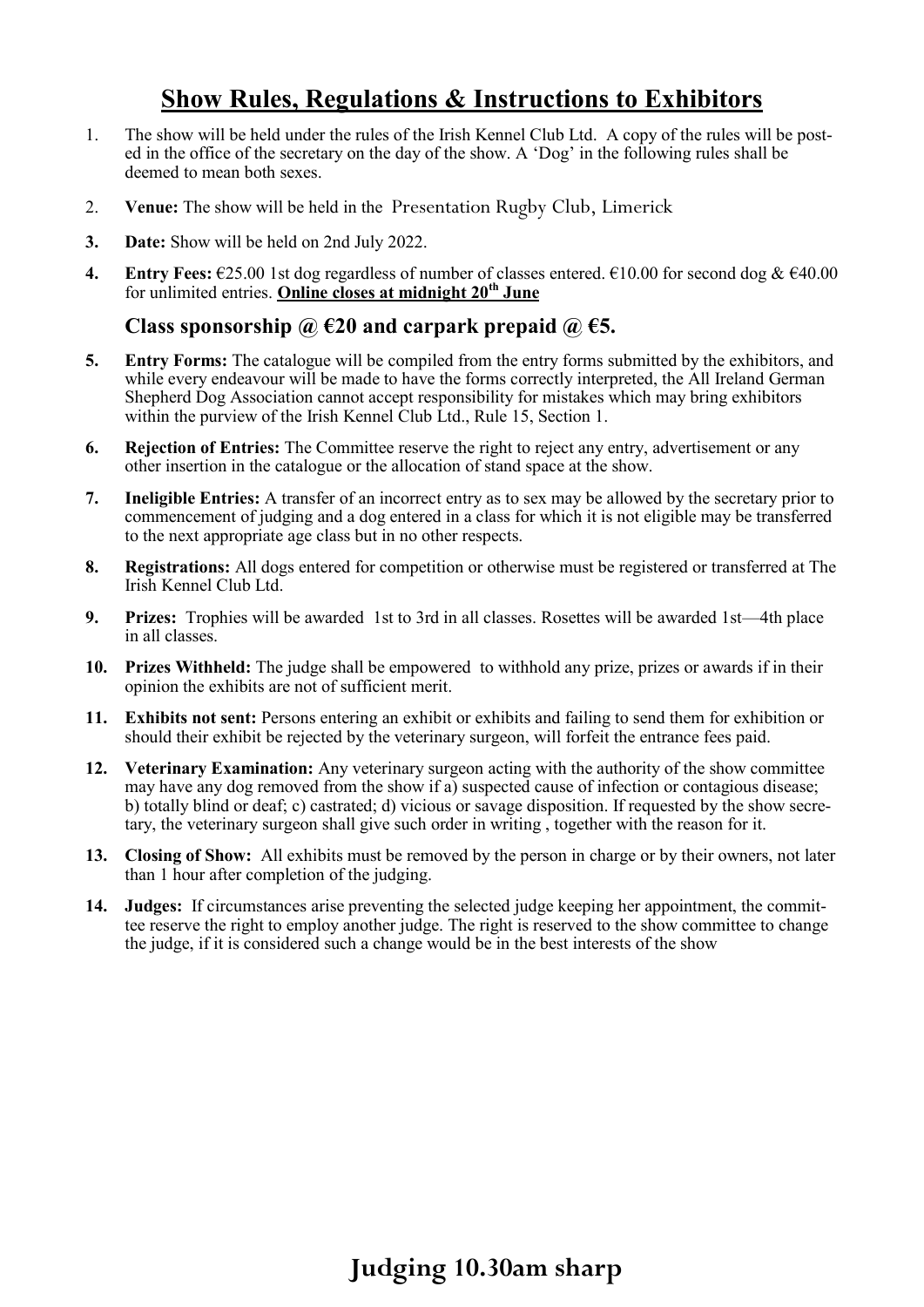The Judge reserves the right to measure all dogs and also to conduct character assessment using starting pistol (pending I.K.C. approval)

**19. Judging:** Will commence at **10.30am sharp**. The lunch break will be for approximately 30 minutes at which time Junior Handling will commence. A) No person will be allowed in the judging ring except the Judge, Show Officials, or an exhibitor taking in a dog for adjudication.

B) Exhibitors will not be allowed to wear a badge or other decoration, save for the exhibition number of the dog which must be clearly displayed by handler.

- **20. Judges Decision:** The decision of the judge shall be final, except in the case of ojection properly made and upheld under the Rules of The Irish Kennel Club Ltd. Where a judge states that a clerical or other mistake was made in an award as officially returned, or on the ground of fraud.
- **21. Protest:** All protests and objections must be made in the manner specified in The Irish Kennel Club Ltd. Rules 13,15,17.
- **22. Interference with Exhibits:** Any person found interfering with exhibits may render himself liable to forfeit any prizes won.

#### **23. Responsibility:**

- The Club will not be responsible for any loss or damage sustained by an exhibitor through accident or otherwise.
- The Club will not be responsible for any accident that may occur to any exhibitor or other person attending the show.
- Visitors are requested not to handle the dogs sent for exhibition.
- 24. **All announcements** appearing in any daily newspaper or other publication in reference to any alterations made by the show committee in the schedule or in these regulations shall be deemed sufficient notice there of.
- 25. **During the Exhibition of Dogs**, the judge officiating will not allow under any circumstances any form of distraction by ringsiders and will disqualify any exhibit which is being assisted in its performance by any person other than its handler.

**Online entries only will be accepted @**

**www.dogshowentry.ie**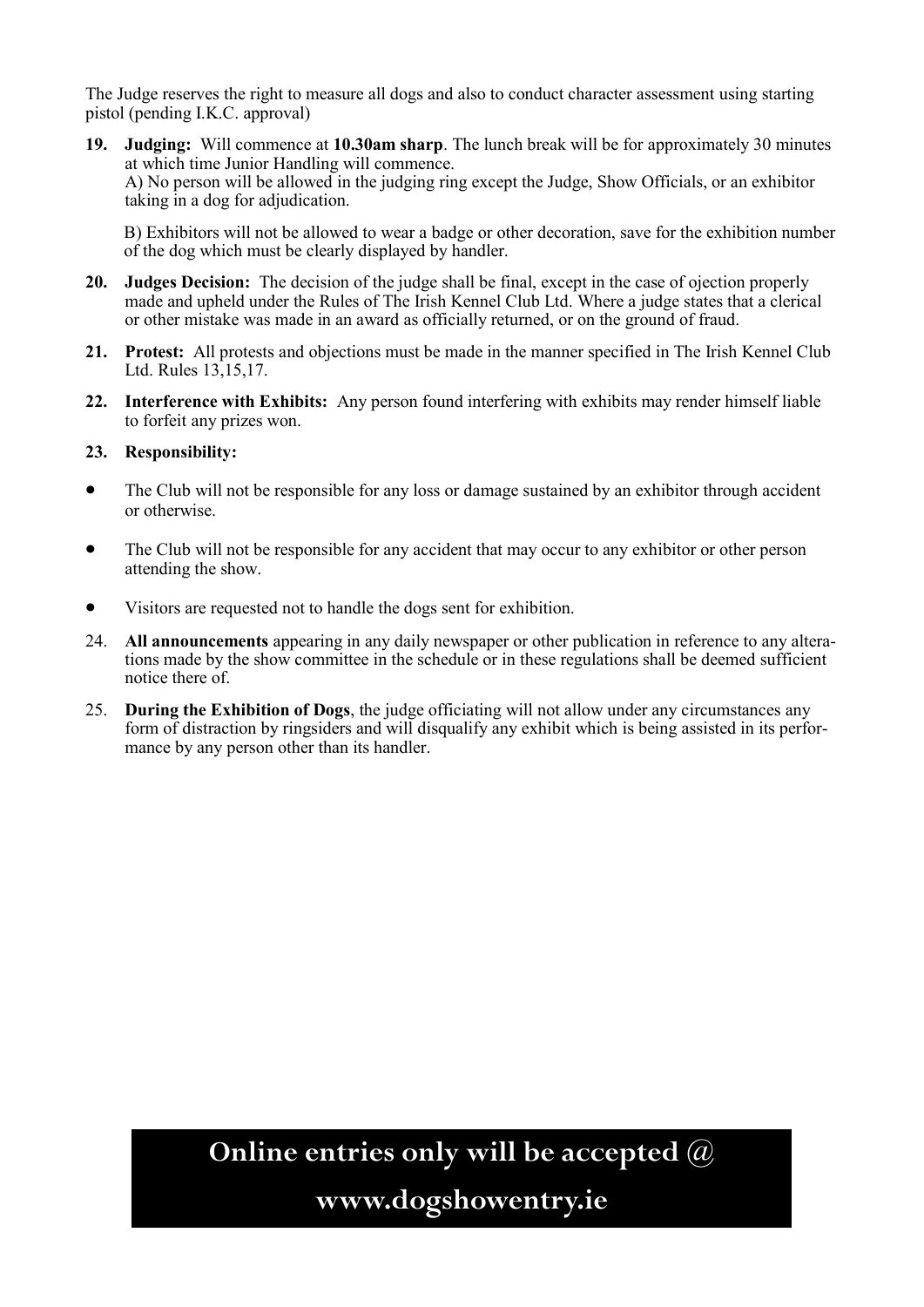## **CLASSIFICATION**

**Dogs & Bitches:**

Puppy, Junior, Intermediate, Open, Champion,

**Long Coats:** Puppy, Junior, Intermediate , Open, Champion

**A Puppy Class** is confined to dogs over six and under twelve calendar months of age on the day of the show, computed from and inclusive of the date of its birth.

**A Junior Class** is confined to dogs between nine and eighteen calendar months of age on the day of the show, computed from and inclusive of the date of its birth.

**An Intermediate Class** is confined to dogs between fifteen and twentyfour calendar months of age on the day of the show, computed from and inclusive of the date of its birth.

**An Adult Class** is confined to dogs aged between twenty four and thirty six calendar months.

**An Open Class** is for dogs over fifteen months of age on the day of the show, computed from and inclusive of the date of its birth.

**A Champion Class** is confined to dogs that have gained the title of Champion under Irish Kennel Club rules or under a recognised authority confirmed by the entry closing date of the show. ie.

**A Veteran Class** is for a dog over eight years of age on the day of the show computed and inclusive of its date of birth

#### **I.K.C. Rule 7 Section 1 Re: Registration of Dogs entered**

addition to above rule: failure to comply with the above will result in ;

- A) The dog being disqualified from the event **and**
- B) The exhibitor being fined  $£127.00$

The implementation of which shall be a normal (IKC) office routine..

PLEASE ENSURE THAT YOUR DOG IS REGISTERED CORRECTLY BEFORE THE DAY OF THE SHOW, AND WHERE POSSIBLE ENSURE TO FILL IN THE REGIS-TRATION NUMBER ON THE ENTRY FORM.

**Judging 10.30am sharp**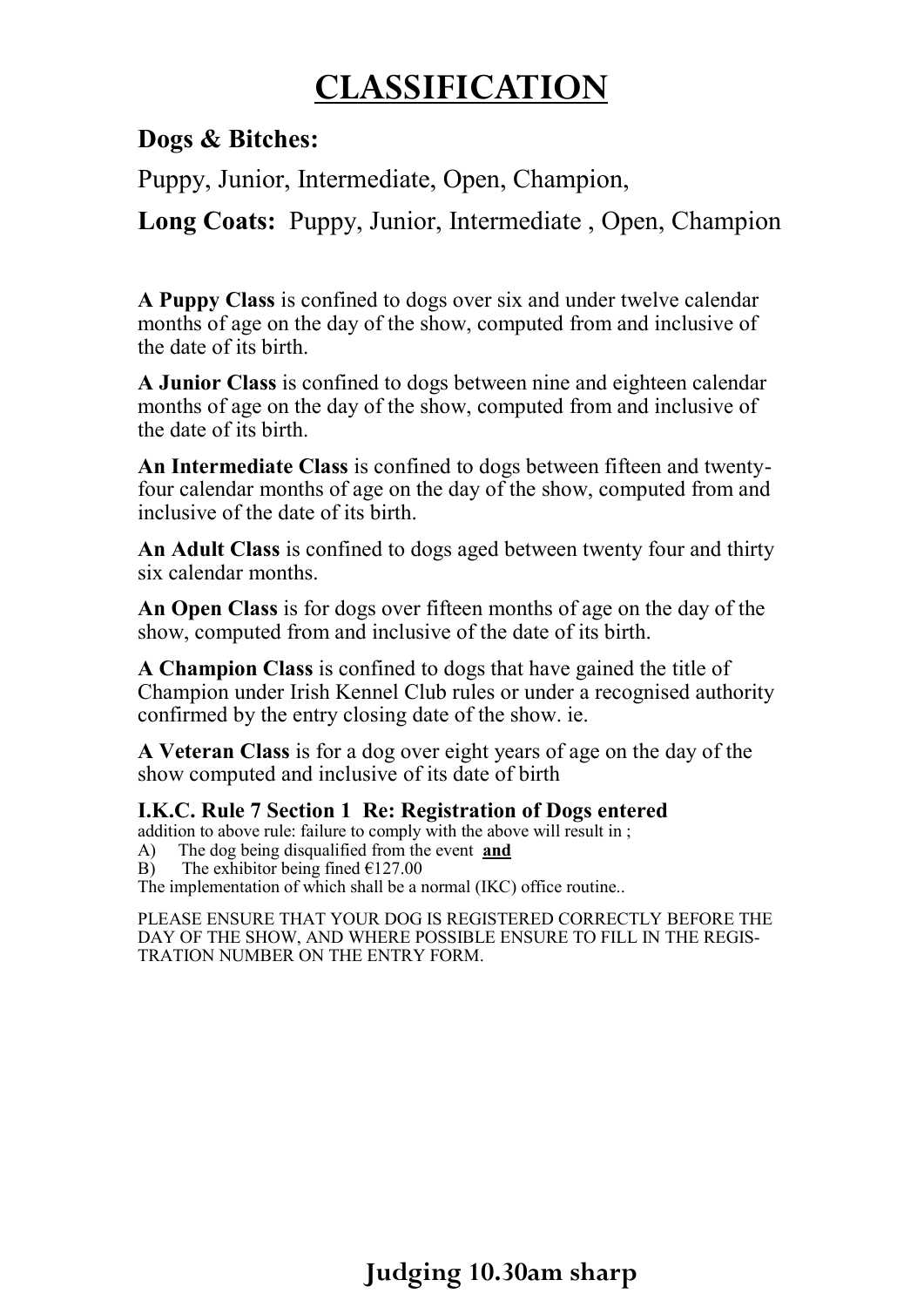#### $D_{ACT}$  7

## COVID PROTOCOLS

## **COVID PROTOCOLS ON SHOWDAY**

Exhibitors will not be allowed to setup at the ring side.  $\cdot$ 

Exhibitors must setup in the designated Grooming Area, (see show plan), Each · travel group will be assigned their own space. You are invite to bring your own tent/gazebo in cas eof inclement weather.

Grooming and holding areas will be available to breeds 60 minutes prior to · start of judging

Exhibitors must enter the Collection when called by the steward.

2m social distancing between exhibitors must be maintained in the collection · ring and exhibiting ring

Exhibitors MUST show their dog's bite to the judge

The rings will have clearly marked entrance and exit.

There will be no seating available at the show and no crates set up around the ring.

Exhibitors may bring their own tents/gazebos and seating for use only which · must be placed inside their tent/gazebo.

Tents/Gazebo must only be for their use by their family/travelling pod.

All exhibitors are reminded not to have parties in each other's tents/gazebos and to comply with the social distancing requirements.

All exhibitors must wear masks or shields, this will be compulsory for all gatherings going forward.

Where possible exhibitors should only handle dogs from their own Household, in the event that an additional handler is required, we recommend the exhibitor uses someone from their own travel pod.

No hairdryers or blasters allowed. ·

\*\*All PPE equipment and rubbish must be disposed of correctly to avoid the · spread of the virus

\*\* No overnight camping will be allowed on the venue  $\cdot$ 

Exhibitors are reminded to maintain social distance at all times in the car park. ·

Please park where directed by car park attendants. ·

Exhibitors must use designated access and egress routes to the show grounds.  $\cdot$ 

Please ink to the IKC pathway to shows for further information  $\cdot$ 

Shows will run in strict accordance with The Irish kennel Club Pathway back to Dog Shows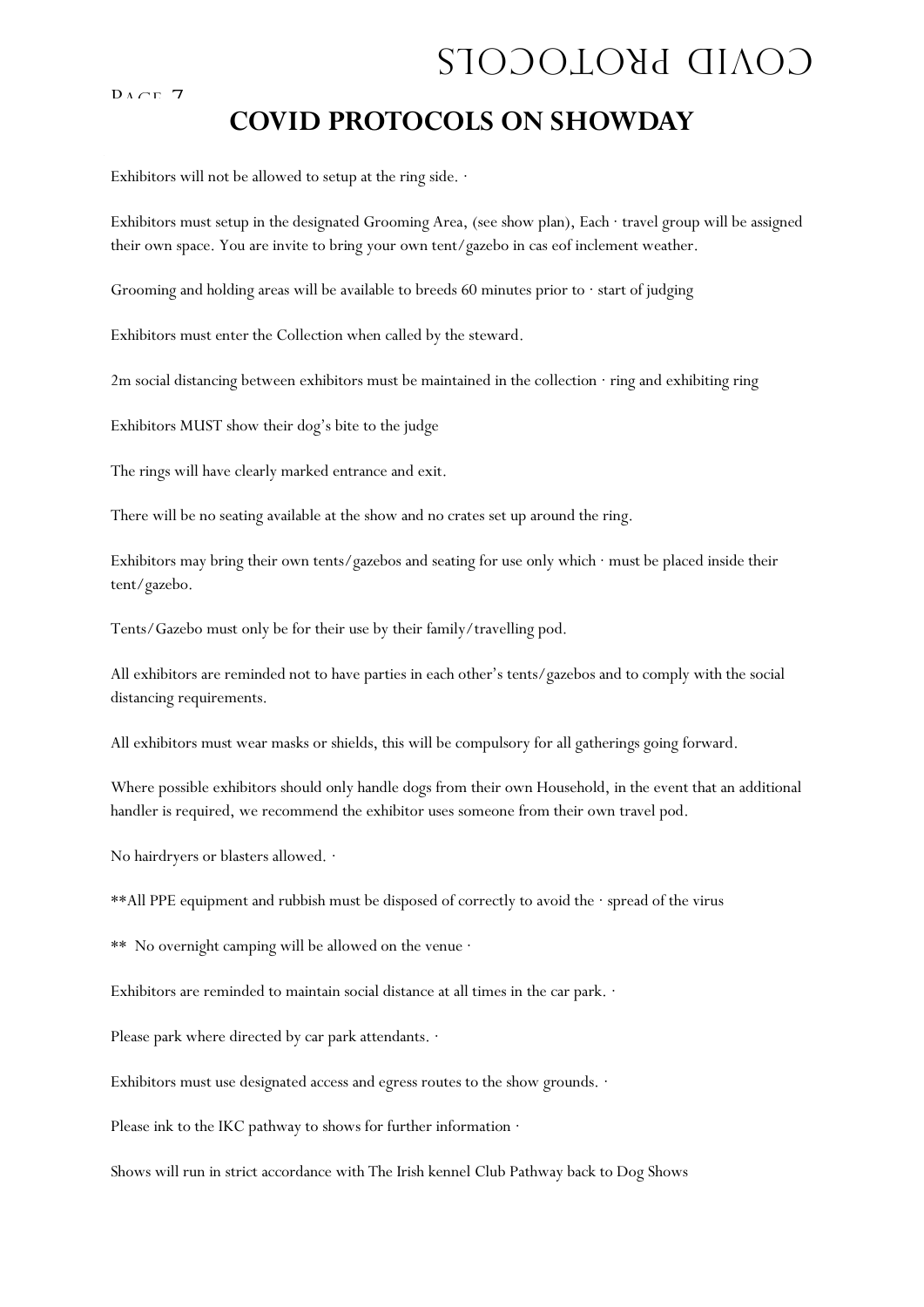### **Irish Kennel Club**

## **Covid Track and Trace Form**

| (in Block Letters)                                                             |
|--------------------------------------------------------------------------------|
|                                                                                |
| List of People in your Traveling Pod                                           |
| Name                                                                           |
| <b>Phone Number</b>                                                            |
| 1.                                                                             |
| 2.                                                                             |
| 3.                                                                             |
| 4.                                                                             |
| Please answer the Question                                                     |
| In the last 10 days have you or anyone in your traveling pod:                  |
| <b>YES</b>                                                                     |
| <b>NO</b>                                                                      |
| Had Covid-19-related symptoms in the last 10 days                              |
| Tested positive for Covid-19 in the last 10 days                               |
| If you have answered Yes to any of the above questions return home immediately |
| If you are under 18 years old a Parent or Guardian must sign this form         |
|                                                                                |
|                                                                                |
| (Block Letters)                                                                |
| Signature Parent Guardian                                                      |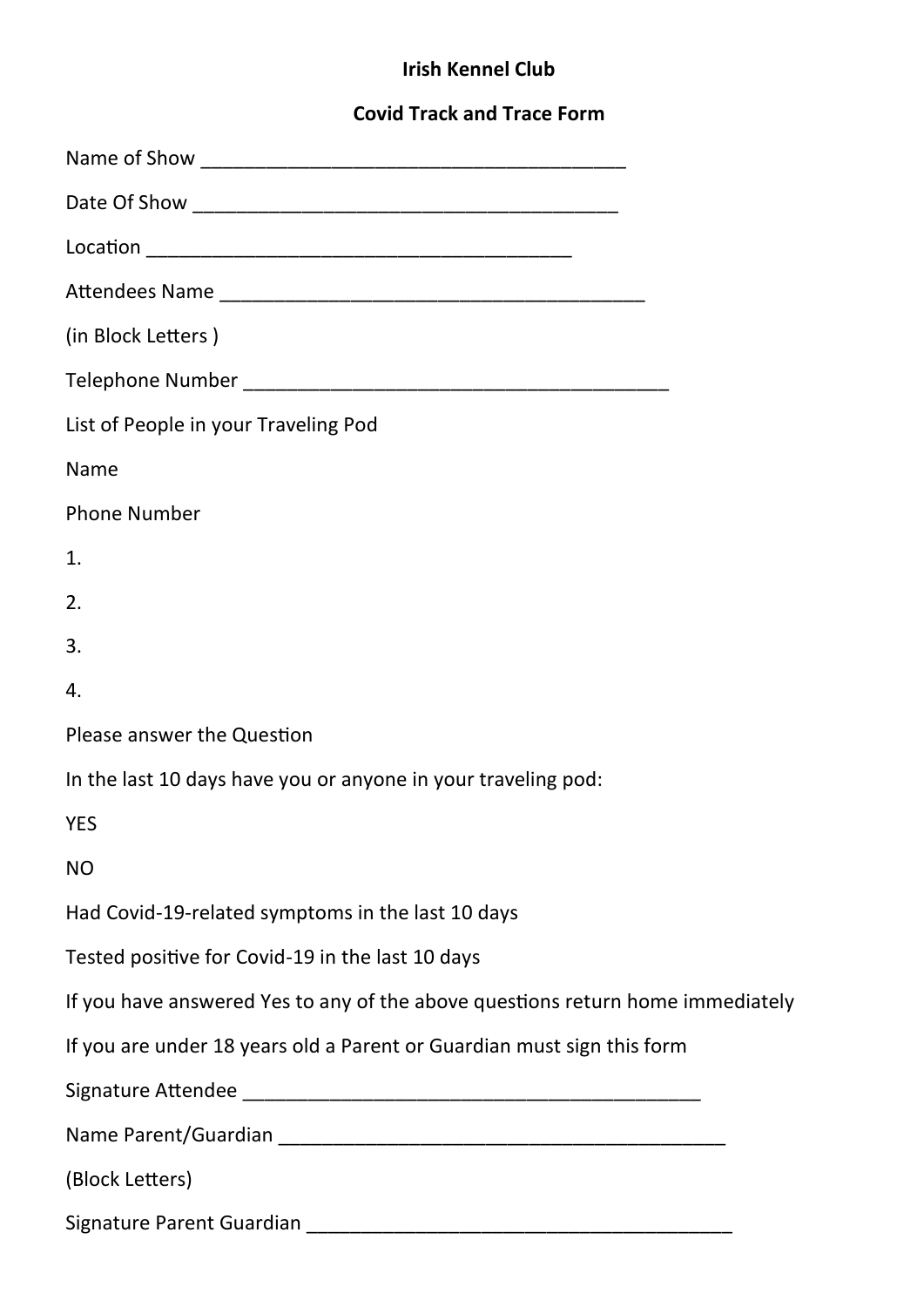# **Our Show this year is proudly sponsored by**

6

## **Arden Grange**

## **Arden Grange will kindly donate food to the Ukraine on behalf of our club.**